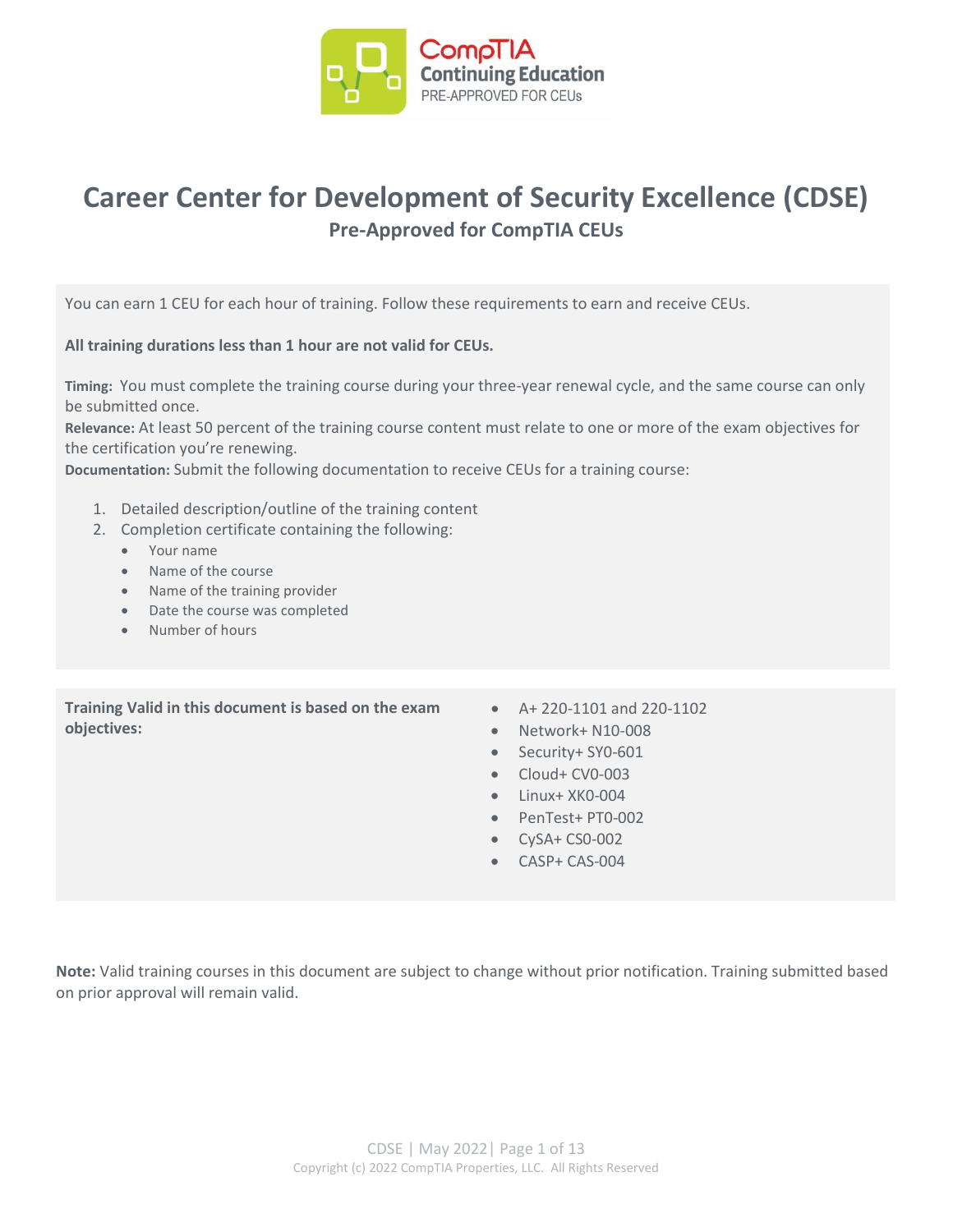

## **CDSE Pre-Approved for CompTIA CEUs**

| <b>CDSE</b>                                                                                                                                 | $A+$         | Network+     | Security+    | Cloud+       | Linux+ | PenTest+ | CySA+ | CASP+ |
|---------------------------------------------------------------------------------------------------------------------------------------------|--------------|--------------|--------------|--------------|--------|----------|-------|-------|
| Counterintelligence                                                                                                                         |              |              |              |              |        |          |       |       |
| CI Foreign Travel<br><b>Briefing CI022.16 (15</b><br>minutes)                                                                               | N/A          | N/A          | N/A          | N/A          | N/A    | N/A      | N/A   | N/A   |
| Counterintelligence<br>Awareness and<br>Reporting for DoD<br>Employees CI116.16 (1<br>hour)                                                 | N/A          | N/A          | N/A          | N/A          | N/A    | N/A      | N/A   | N/A   |
| CI Awareness and<br>Security Brief Cl112.16<br>(30 minutes)                                                                                 | N/A          | N/A          | N/A          | N/A          | N/A    | N/A      | N/A   | N/A   |
| Counterintelligence<br><b>Concerns for National</b><br><b>Security Adjudicators</b><br>CI020.16 (15 minutes)                                | N/A          | N/A          | N/A          | N/A          | N/A    | N/A      | N/A   | N/A   |
| Counter-Proliferation<br>Cl118.16 (1 hour)                                                                                                  | <b>VALID</b> | <b>VALID</b> | <b>VALID</b> | VALID        | VALID  | N/A      | N/A   | N/A   |
| <b>Intelligence Community</b><br><b>Acquisitions DAU-</b><br>CLM060.16 (3 hours)                                                            | N/A          | N/A          | N/A          | N/A          | N/A    | N/A      | N/A   | N/A   |
| Protecting Assets in the<br>NISP CI117.16 (60<br>minutes)                                                                                   | <b>VALID</b> | <b>VALID</b> | <b>VALID</b> | <b>VALID</b> | VALID  | N/A      | N/A   | N/A   |
| <b>Suspicious Emails</b><br>CI021.16 (15 minutes)                                                                                           | N/A          | N/A          | N/A          | N/A          | N/A    | N/A      | N/A   | N/A   |
| Thwarting the Enemy:<br>Providing<br>Counterintelligence and<br>Threat Awareness to the<br>Defense Industrial Base<br>CI111.16 (30 minutes) | N/A          | N/A          | N/A          | N/A          | N/A    | N/A      | N/A   | N/A   |
| <b>Cybersecurity</b>                                                                                                                        |              |              |              |              |        |          |       |       |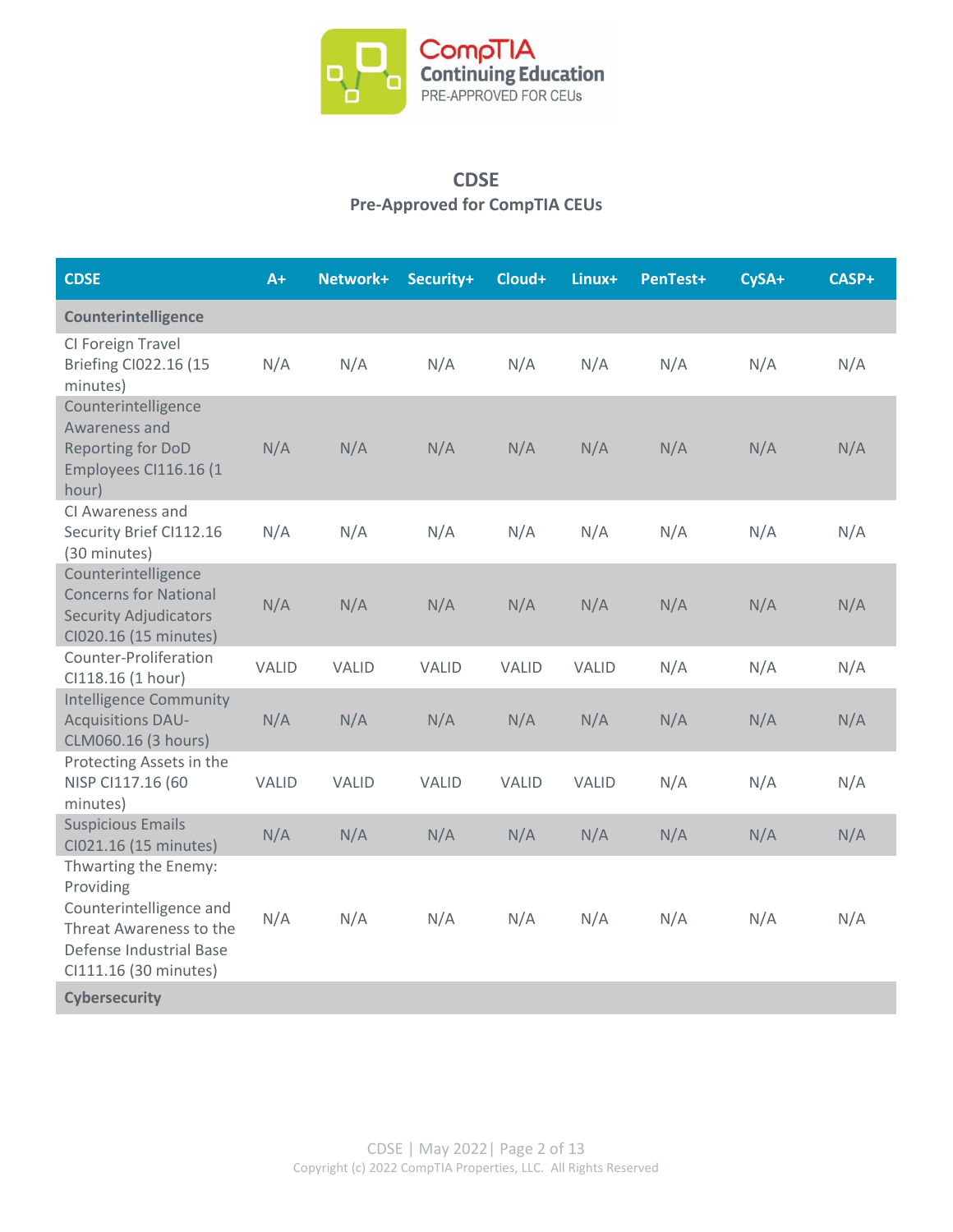

| <b>CDSE</b>                                                                                                                        | $A+$         | Network+     | Security+    | Cloud+       | Linux+       | PenTest+ | CySA+ | CASP+ |
|------------------------------------------------------------------------------------------------------------------------------------|--------------|--------------|--------------|--------------|--------------|----------|-------|-------|
| Applying Assessment &<br>Authorization (A&A) in<br>the National Industrial<br><b>Security Program (NISP)</b><br>CS250.16 (3 hours) | <b>VALID</b> | <b>VALID</b> | <b>VALID</b> | <b>VALID</b> | <b>VALID</b> | N/A      | N/A   | N/A   |
| <b>Continuous Monitoring</b><br>CS200.16 (1.5 hours)                                                                               | <b>VALID</b> | <b>VALID</b> | <b>VALID</b> | <b>VALID</b> | <b>VALID</b> | N/A      | N/A   | N/A   |
| Cybersecurity<br>Awareness CS130.16 (30<br>minutes)                                                                                | N/A          | N/A          | N/A          | N/A          | N/A          | N/A      | N/A   | N/A   |
| Cybersecurity for<br><b>Security Personnel</b><br>Course CS160.16 (2)<br>hours)                                                    | <b>VALID</b> | <b>VALID</b> | <b>VALID</b> | <b>VALID</b> | <b>VALID</b> | N/A      | N/A   | N/A   |
| Introduction to the NISP<br><b>RMF A&amp;A Process</b><br>CS150.16 (2 hours)                                                       | <b>VALID</b> | <b>VALID</b> | <b>VALID</b> | <b>VALID</b> | <b>VALID</b> | N/A      | N/A   | N/A   |
| <b>Introduction to Risk</b><br>Management<br>Framework CS124.16<br>(30 minutes)                                                    | N/A          | N/A          | N/A          | N/A          | N/A          | N/A      | N/A   | N/A   |
| <b>Protected Distribution</b><br>Systems CS140.16 (85<br>minutes)                                                                  | N/A          | N/A          | N/A          | N/A          | N/A          | N/A      | N/A   | N/A   |
| <b>Risk Management</b><br>Framework (RMF) Step<br>1: Categorization of the<br>System CS102.16 (40<br>minutes)                      | N/A          | N/A          | N/A          | N/A          | N/A          | N/A      | N/A   | N/A   |
| Risk Management<br>Framework (RMF) Step<br>2: Selecting Security<br>Controls CS103.16 (30<br>minutes)                              | N/A          | N/A          | N/A          | N/A          | N/A          | N/A      | N/A   | N/A   |
| <b>Risk Management</b><br>Framework (RMF) Step<br>3: Implementing<br><b>Security Controls</b><br>CS104.16 (30 minutes)             | N/A          | N/A          | N/A          | N/A          | N/A          | N/A      | N/A   | N/A   |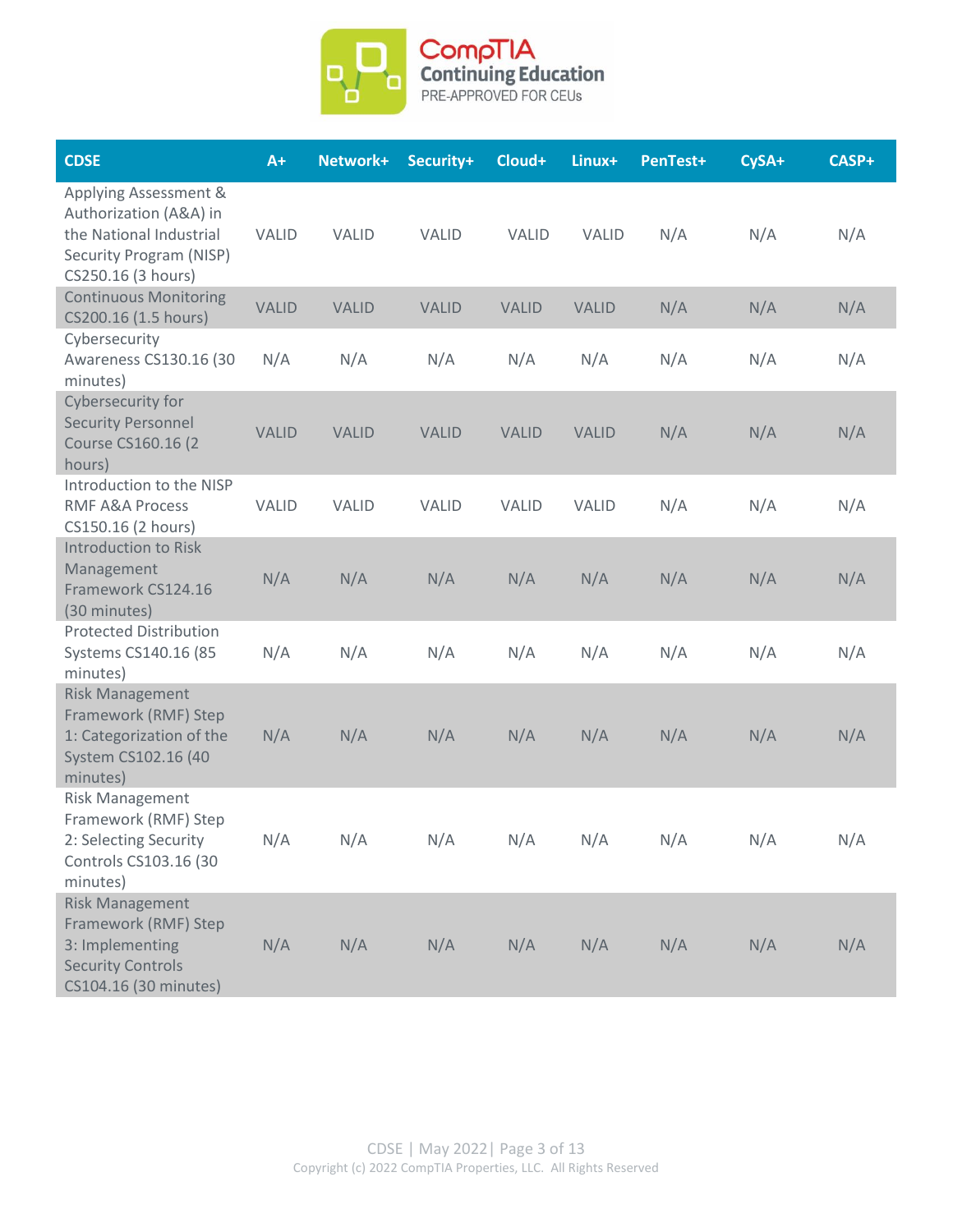

| <b>CDSE</b>                                                                                                  | $A+$         | Network+     | Security+    | Cloud+       | Linux+ | PenTest+ | CySA+ | CASP+ |
|--------------------------------------------------------------------------------------------------------------|--------------|--------------|--------------|--------------|--------|----------|-------|-------|
| <b>Risk Management</b><br>Framework (RMF) Step<br>4: Assessing Security<br>Controls CS105.16 (30<br>minutes) | N/A          | N/A          | N/A          | N/A          | N/A    | N/A      | N/A   | N/A   |
| <b>Risk Management</b><br>Framework (RMF) Step<br>5: Authorizing Systems<br>CS106.16 (30 minutes)            | N/A          | N/A          | N/A          | N/A          | N/A    | N/A      | N/A   | N/A   |
| <b>Risk Management</b><br>Framework (RMF) Step<br>6: Monitor Security<br>Controls CS107.16 (50<br>minutes)   | N/A          | N/A          | N/A          | N/A          | N/A    | N/A      | N/A   | N/A   |
| Technical<br>Implementation of<br>Assessment &<br>Authorization in the<br>NISP CS300.06 (60<br>minutes)      | <b>VALID</b> | <b>VALID</b> | <b>VALID</b> | <b>VALID</b> | N/A    | N/A      | N/A   | N/A   |
| <b>General Security</b>                                                                                      |              |              |              |              |        |          |       |       |
| Developing a Security<br><b>Education and Training</b><br>Program GS104.16 (2<br>hours)                      | N/A          | N/A          | N/A          | N/A          | N/A    | N/A      | N/A   | N/A   |
| Foreign Disclosure<br>Training for<br>DoD GS160.16 (2.5<br>hours)                                            | N/A          | N/A          | N/A          | N/A          | N/A    | N/A      | N/A   | N/A   |
| <b>Introduction to Risk</b><br>Management GS150.06<br>(30 minutes)                                           | N/A          | N/A          | N/A          | N/A          | N/A    | N/A      | N/A   | N/A   |
| Risk Management for<br><b>DoD Security Programs</b><br>GS102.16 (3 hours)                                    | VALID        | <b>VALID</b> | <b>VALID</b> | VALID        | VALID  | N/A      | N/A   | N/A   |
| <b>Industrial Security</b>                                                                                   |              |              |              |              |        |          |       |       |
| Acquisition and<br>Contracting Basics in the<br>NISP IS123.16 (1.5<br>hours)                                 | N/A          | N/A          | N/A          | N/A          | N/A    | N/A      | N/A   | N/A   |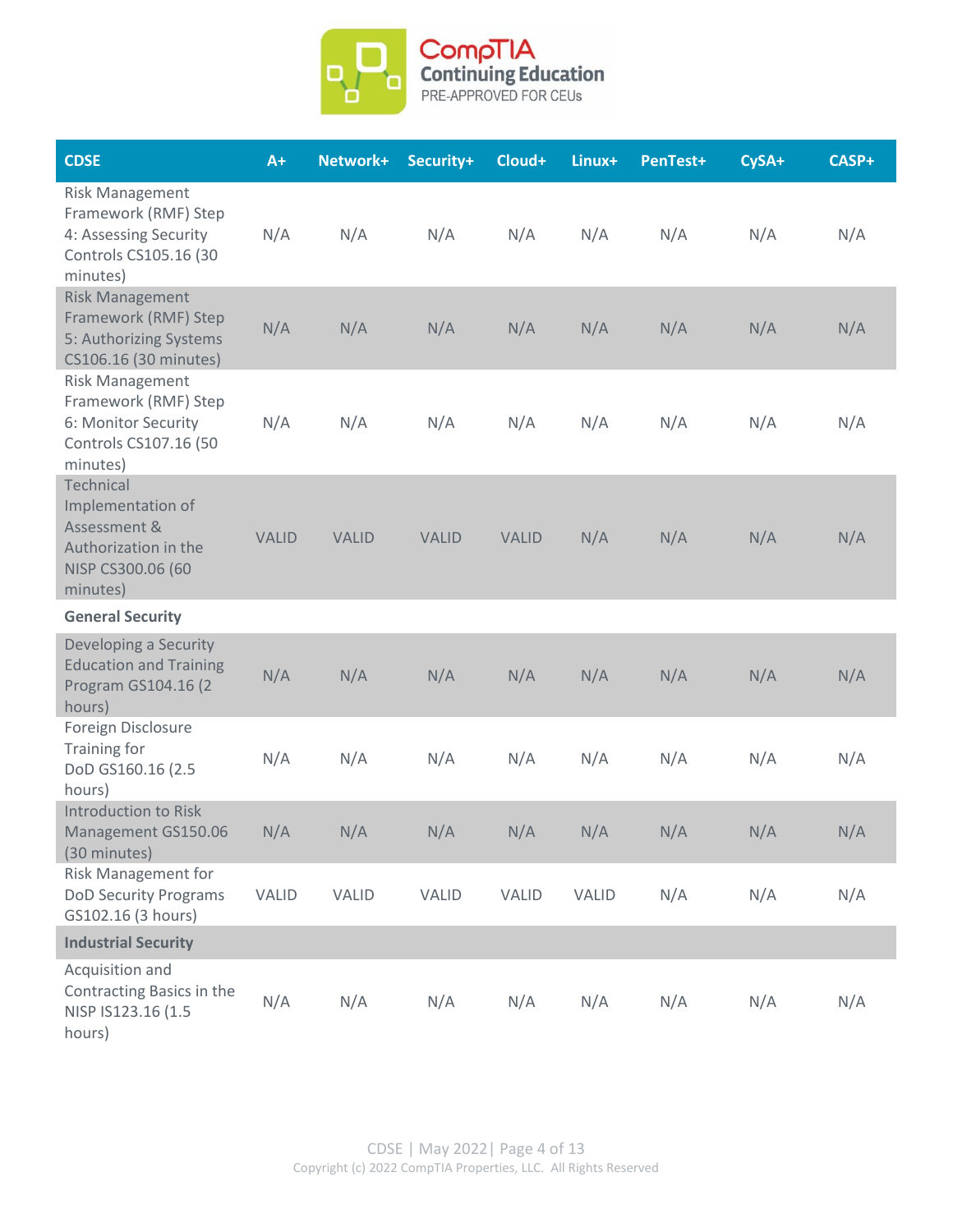

| <b>CDSE</b>                                                                                                                        | $A+$         | Network+     | Security+    | Cloud+       | Linux+       | PenTest+     | CySA+        | CASP+        |
|------------------------------------------------------------------------------------------------------------------------------------|--------------|--------------|--------------|--------------|--------------|--------------|--------------|--------------|
| <b>Business Structures in</b><br>the National Industrial<br><b>Security Program (NISP)</b><br>IS051.16 (2 hours)                   | N/A          | N/A          | N/A          | N/A          | N/A          | N/A          | N/A          | N/A          |
| Clearances in Industrial<br>Security: Putting it All<br>Together IS125.16 (1<br>hour)                                              | <b>VALID</b> | <b>VALID</b> | <b>VALID</b> | <b>VALID</b> | <b>VALID</b> | N/A          | N/A          | N/A          |
| Facility Clearances in the<br>NISP IS140.16 (2 hours)                                                                              | <b>VALID</b> | <b>VALID</b> | <b>VALID</b> | <b>VALID</b> | <b>VALID</b> | <b>VALID</b> | <b>VALID</b> | <b>VALID</b> |
| <b>Facility Security Officer</b><br>(FSO) Role in the NISP<br>IS023.16 (3.5 hours)                                                 | <b>VALID</b> | <b>VALID</b> | <b>VALID</b> | <b>VALID</b> | <b>VALID</b> | N/A          | N/A          | N/A          |
| <b>Industrial Security Basics</b><br>IS122.16 (1 hour)                                                                             | <b>VALID</b> | <b>VALID</b> | <b>VALID</b> | <b>VALID</b> | <b>VALID</b> | N/A          | N/A          | N/A          |
| <b>Industrial Security</b><br>Databases and Systems<br>IS124.16 (1 hour)                                                           | <b>VALID</b> | <b>VALID</b> | <b>VALID</b> | <b>VALID</b> | <b>VALID</b> | N/A          | N/A          | N/A          |
| Introduction to<br><b>Industrial Security</b><br>IS011.16 (1 hour)                                                                 | <b>VALID</b> | <b>VALID</b> | <b>VALID</b> | <b>VALID</b> | <b>VALID</b> | <b>VALID</b> | <b>VALID</b> | <b>VALID</b> |
| <b>NISP Reporting</b><br>Requirements IS150.16<br>(1.25 hours)                                                                     | <b>VALID</b> | VALID        | <b>VALID</b> | <b>VALID</b> | <b>VALID</b> | N/A          | N/A          | N/A          |
| <b>NISP Security Violations</b><br>and Administrative<br>Inquiries IS126.16 (120<br>minutes)                                       | <b>VALID</b> | <b>VALID</b> | <b>VALID</b> | <b>VALID</b> | <b>VALID</b> | N/A          | N/A          | N/A          |
| <b>NISP Self-Inspection</b><br>Course IS130.16 (1.5<br>hours)                                                                      | <b>VALID</b> | <b>VALID</b> | <b>VALID</b> | <b>VALID</b> | <b>VALID</b> | N/A          | N/A          | N/A          |
| <b>OD/PH Training Module</b><br>1- Introduction to DSS,<br>FOCI, and FOCI<br><b>Mitigating Agreements</b><br>IS183.16 (30 minutes) | N/A          | N/A          | N/A          | N/A          | N/A          | N/A          | N/A          | N/A          |
| <b>OD/PH Training Module</b><br>2- Administering the<br><b>FOCI Agreement and</b><br>Compliance IS184.16 (30<br>minutes)           | N/A          | N/A          | N/A          | N/A          | N/A          | N/A          | N/A          | N/A          |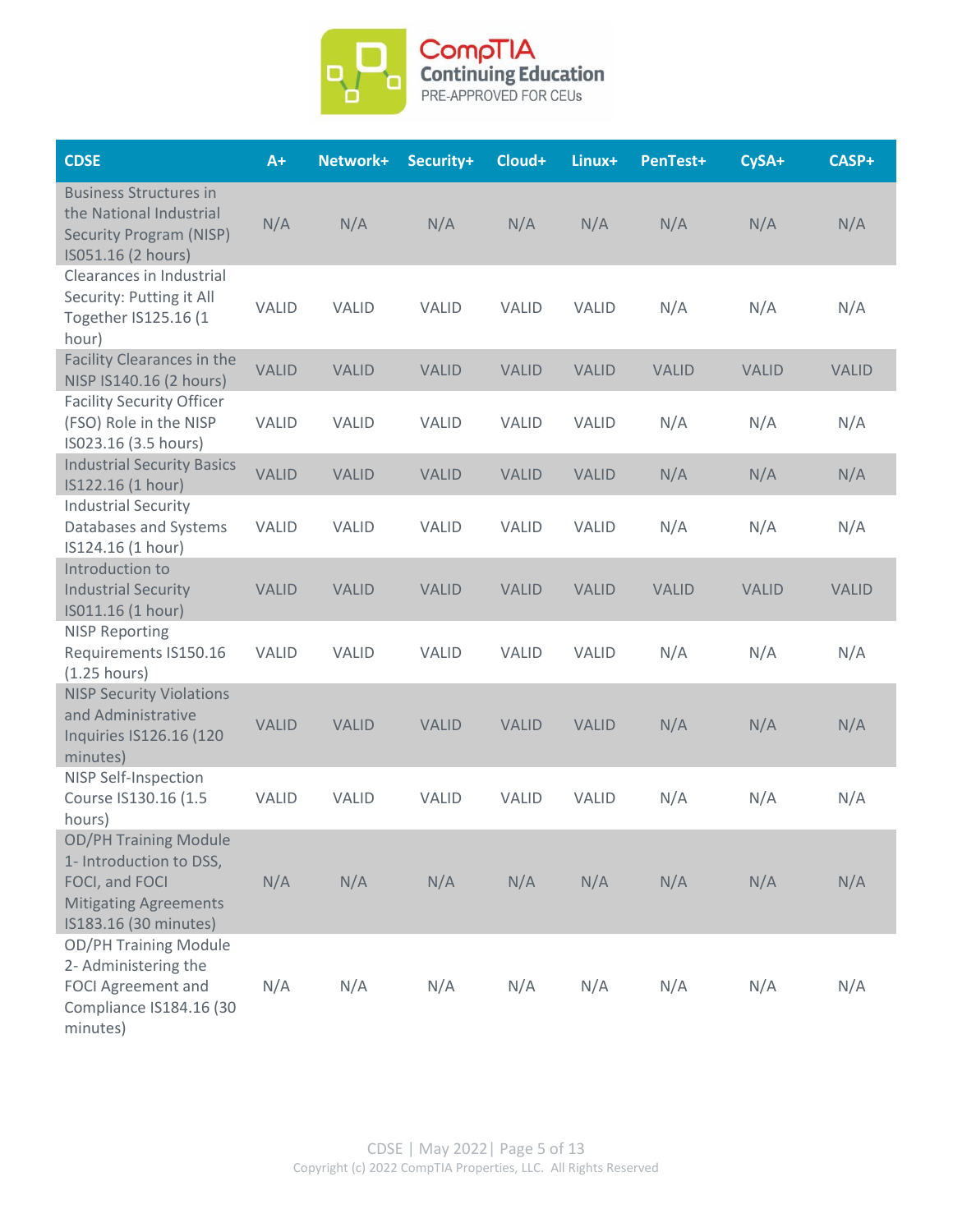

| <b>CDSE</b>                                                                                                                                                | $A+$         | Network+     | Security+    | Cloud+       | Linux+       | PenTest+ | CySA+ | CASP+ |
|------------------------------------------------------------------------------------------------------------------------------------------------------------|--------------|--------------|--------------|--------------|--------------|----------|-------|-------|
| <b>OD/PH Training Module</b><br>3- Roles and<br>Responsibilities of the<br><b>Government Security</b><br>Committee (GSC)<br>IS185.16 (30 minutes)          | N/A          | N/A          | N/A          | N/A          | N/A          | N/A      | N/A   | N/A   |
| <b>OD/PH Training Module</b><br>4 - Additional<br><b>Responsibilities of Proxy</b><br><b>Holders and Voting</b><br>Trustees IS186.16 (30<br>minutes)       | N/A          | N/A          | N/A          | N/A          | N/A          | N/A      | N/A   | N/A   |
| <b>OD/PH Training Module</b><br>5 - Security Vulnerability<br><b>Assessment and Best</b><br>Practices at FOCI<br><b>Companies IS187.16 (30</b><br>minutes) | N/A          | N/A          | N/A          | N/A          | N/A          | N/A      | N/A   | N/A   |
| <b>OD/PH Training Module</b><br>6- Initial Meeting,<br>Annual Compliance<br>Report, and Annual<br>Meeting IS188.16 (30<br>minutes)                         | N/A          | N/A          | N/A          | N/A          | N/A          | N/A      | N/A   | N/A   |
| Personnel Clearances in<br>the NISP IS142.16 (2)<br>hours)                                                                                                 | <b>VALID</b> | <b>VALID</b> | <b>VALID</b> | <b>VALID</b> | <b>VALID</b> | N/A      | N/A   | N/A   |
| Preparing the DD Form<br>254 IS128.16 (1 hour)                                                                                                             | N/A          | N/A          | N/A          | N/A          | N/A          | N/A      | N/A   | N/A   |
| <b>Safeguarding Classified</b><br>Information in the NISP<br>IS109.16 (2.5 hours)                                                                          | N/A          | N/A          | N/A          | N/A          | N/A          | N/A      | N/A   | N/A   |
| Security Support to<br>International Industrial<br>Operations IS181.16 (3<br>hours)                                                                        | VALID        | <b>VALID</b> | <b>VALID</b> | <b>VALID</b> | <b>VALID</b> | N/A      | N/A   | N/A   |
| Transmission and<br>Transportation for<br><b>Industry IS107.16 (2)</b><br>hours)                                                                           | N/A          | N/A          | N/A          | N/A          | N/A          | N/A      | N/A   | N/A   |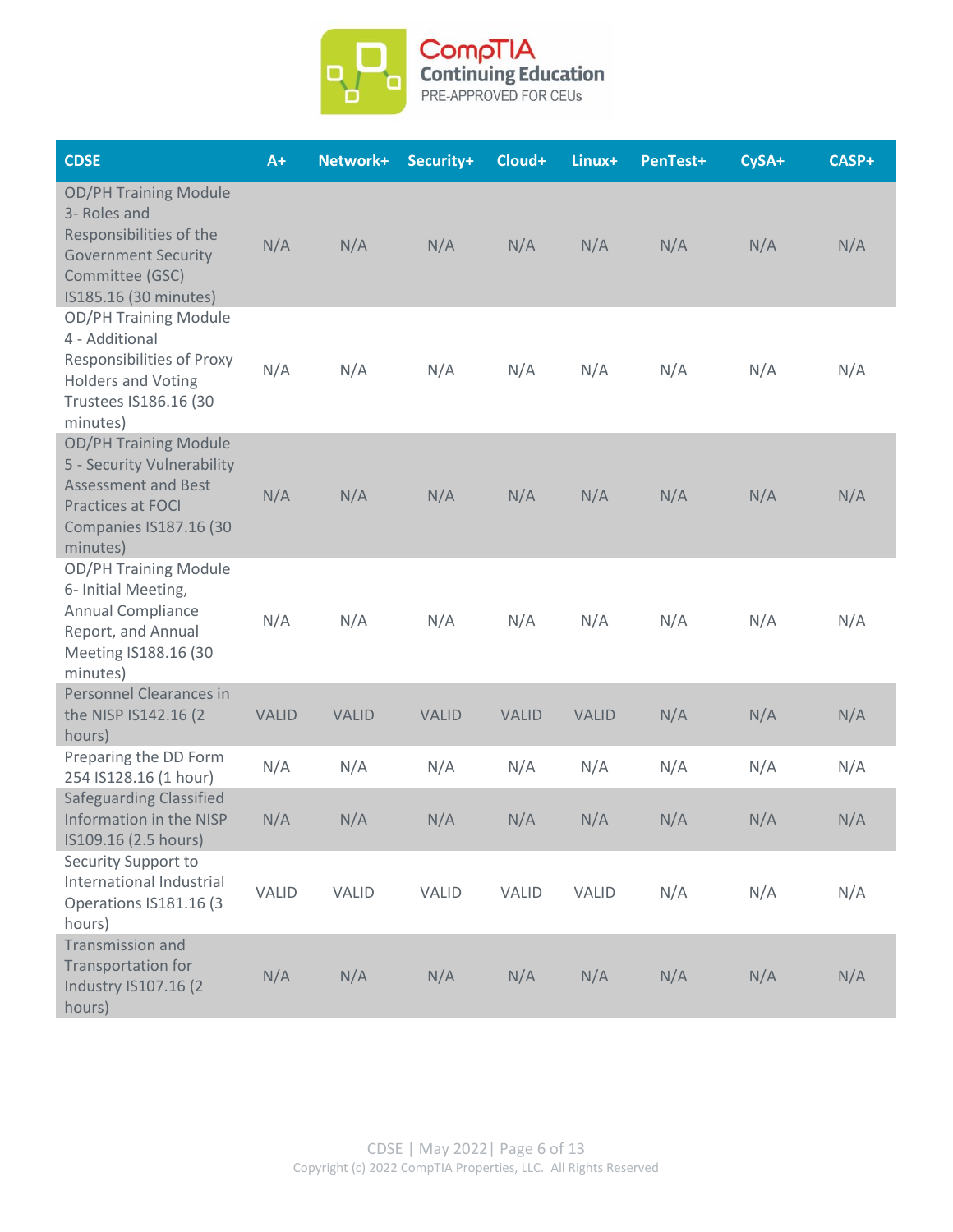

| <b>CDSE</b>                                                                                                          | $A+$ | Network+ | Security+ | Cloud+ | Linux+ | PenTest+ | CySA+ | CASP+ |
|----------------------------------------------------------------------------------------------------------------------|------|----------|-----------|--------|--------|----------|-------|-------|
| <b>Understanding Foreign</b><br>Ownership, Control, or<br>Influence (FOCI)<br>IS065.16 (2.5 hours)                   | N/A  | N/A      | N/A       | N/A    | N/A    | N/A      | N/A   | N/A   |
| Visits and Meetings in<br>the NISP IS105.16 (2)<br>hours)                                                            | N/A  | N/A      | N/A       | N/A    | N/A    | N/A      | N/A   | N/A   |
| <b>Information Security</b>                                                                                          |      |          |           |        |        |          |       |       |
| <b>Classification Conflicts</b><br>and Evaluations<br>IF110.06 (30 minutes)                                          | N/A  | N/A      | N/A       | N/A    | N/A    | N/A      | N/A   | N/A   |
| <b>Derivative Classification</b><br>IF103.16 (1.5 hours)                                                             | N/A  | N/A      | N/A       | N/A    | N/A    | N/A      | N/A   | N/A   |
| <b>DoD Annual Security</b><br><b>Awareness Refresher</b><br>IF142.06 (30 minutes)                                    | N/A  | N/A      | N/A       | N/A    | N/A    | N/A      | N/A   | N/A   |
| DoD Initial Orientation<br>and Awareness Training<br>IF140.06 (45 minutes)                                           | N/A  | N/A      | N/A       | N/A    | N/A    | N/A      | N/A   | N/A   |
| DoD Mandatory<br><b>Controlled Unclassified</b><br>Information (CUI)<br>IF141.06 (45 minutes)                        | N/A  | N/A      | N/A       | N/A    | N/A    | N/A      | N/A   | N/A   |
| Identifying and<br>Safeguarding Personally<br>Identifiable Information<br>(PII) Version 3.0 DS-<br>IF101.06 (1 hour) | N/A  | N/A      | N/A       | N/A    | N/A    | N/A      | N/A   | N/A   |
| <b>Information Security</b><br><b>Emergency Planning</b><br>IF108.0 (30 minutes)                                     | N/A  | N/A      | N/A       | N/A    | N/A    | N/A      | N/A   | N/A   |
| Introduction to<br><b>Information Security</b><br>IF011.16 (1 hour)                                                  | N/A  | N/A      | N/A       | N/A    | N/A    | N/A      | N/A   | N/A   |
| <b>Marking Classified</b><br>Information IF105.16 (1<br>hour)                                                        | N/A  | N/A      | N/A       | N/A    | N/A    | N/A      | N/A   | N/A   |
| <b>Original Classification</b><br>IF102.16 (1.5 hours)                                                               | N/A  | N/A      | N/A       | N/A    | N/A    | N/A      | N/A   | N/A   |
| <b>Security Classification</b><br><b>Guidance IF101.16 (2)</b><br>hours)                                             | N/A  | N/A      | N/A       | N/A    | N/A    | N/A      | N/A   | N/A   |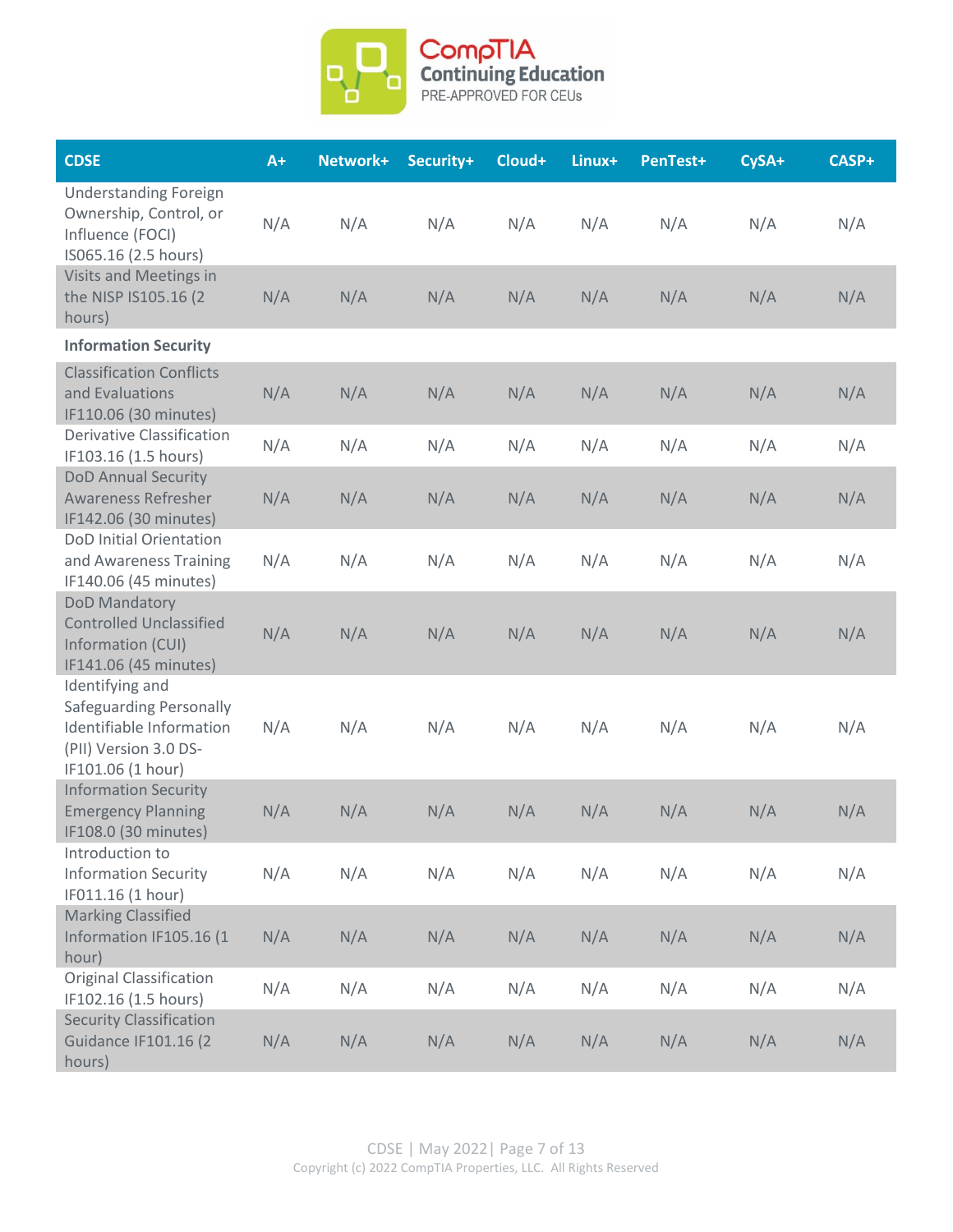

| <b>CDSE</b>                                                                                                                                             | $A+$         | Network+     | Security+    | Cloud+       | Linux+       | PenTest+ | CySA+ | CASP+ |
|---------------------------------------------------------------------------------------------------------------------------------------------------------|--------------|--------------|--------------|--------------|--------------|----------|-------|-------|
| <b>Transmission and</b><br><b>Transportation for DOD</b><br>IF107.16 (2 hours)                                                                          | N/A          | N/A          | N/A          | N/A          | N/A          | N/A      | N/A   | N/A   |
| <b>Unauthorized Disclosure</b><br>(UD) of Classified<br>Information and<br><b>Controlled Unclassified</b><br>Information (CUI)<br>IF130.16 (60 minutes) | N/A          | N/A          | N/A          | N/A          | N/A          | N/A      | N/A   | N/A   |
| <b>Insider Threats</b>                                                                                                                                  |              |              |              |              |              |          |       |       |
| <b>Behavioral Science in</b><br><b>Insider Threat</b><br>INT290.16 (30 minutes)                                                                         | N/A          | N/A          | N/A          | N/A          | N/A          | N/A      | N/A   | N/A   |
| <b>Cyber Insider Threat</b><br>INT280.16 (30 minutes)                                                                                                   | N/A          | N/A          | N/A          | N/A          | N/A          | N/A      | N/A   | N/A   |
| Developing a<br>Multidisciplinary Insider<br><b>Threat Capability</b><br>INT201.16 (90 minutes)                                                         | <b>VALID</b> | <b>VALID</b> | <b>VALID</b> | <b>VALID</b> | <b>VALID</b> | N/A      | N/A   | N/A   |
| Establishing an Insider<br>Threat Program for Your<br>Organization INT122.16<br>(60 minutes)                                                            | N/A          | N/A          | N/A          | N/A          | N/A          | N/A      | N/A   | N/A   |
| <b>Insider Threat</b><br>Awareness INT101.16<br>(60 minutes)                                                                                            | N/A          | N/A          | N/A          | N/A          | N/A          | N/A      | N/A   | N/A   |
| <b>Insider Threat Basic Hub</b><br>Operations INT240.16<br>(60 minutes)                                                                                 | <b>VALID</b> | <b>VALID</b> | <b>VALID</b> | <b>VALID</b> | <b>VALID</b> | N/A      | N/A   | N/A   |
| <b>Insider Threat</b><br>Mitigation<br>Responses INT210.16<br>(60 minutes)                                                                              | N/A          | N/A          | N/A          | N/A          | N/A          | N/A      | N/A   | N/A   |
| <b>Insider Threat Privacy</b><br>and Civil Liberties<br>INT260.16 (90 minutes)                                                                          | N/A          | N/A          | N/A          | N/A          | N/A          | N/A      | N/A   | N/A   |
| <b>Insider Threat Records</b><br>Checks INT230.16 (90<br>minutes)                                                                                       | N/A          | N/A          | N/A          | N/A          | N/A          | N/A      | N/A   | N/A   |
| Maximizing<br><b>Organizational Trust</b><br>INT270.16 (60 minutes)                                                                                     | N/A          | N/A          | N/A          | N/A          | N/A          | N/A      | N/A   | N/A   |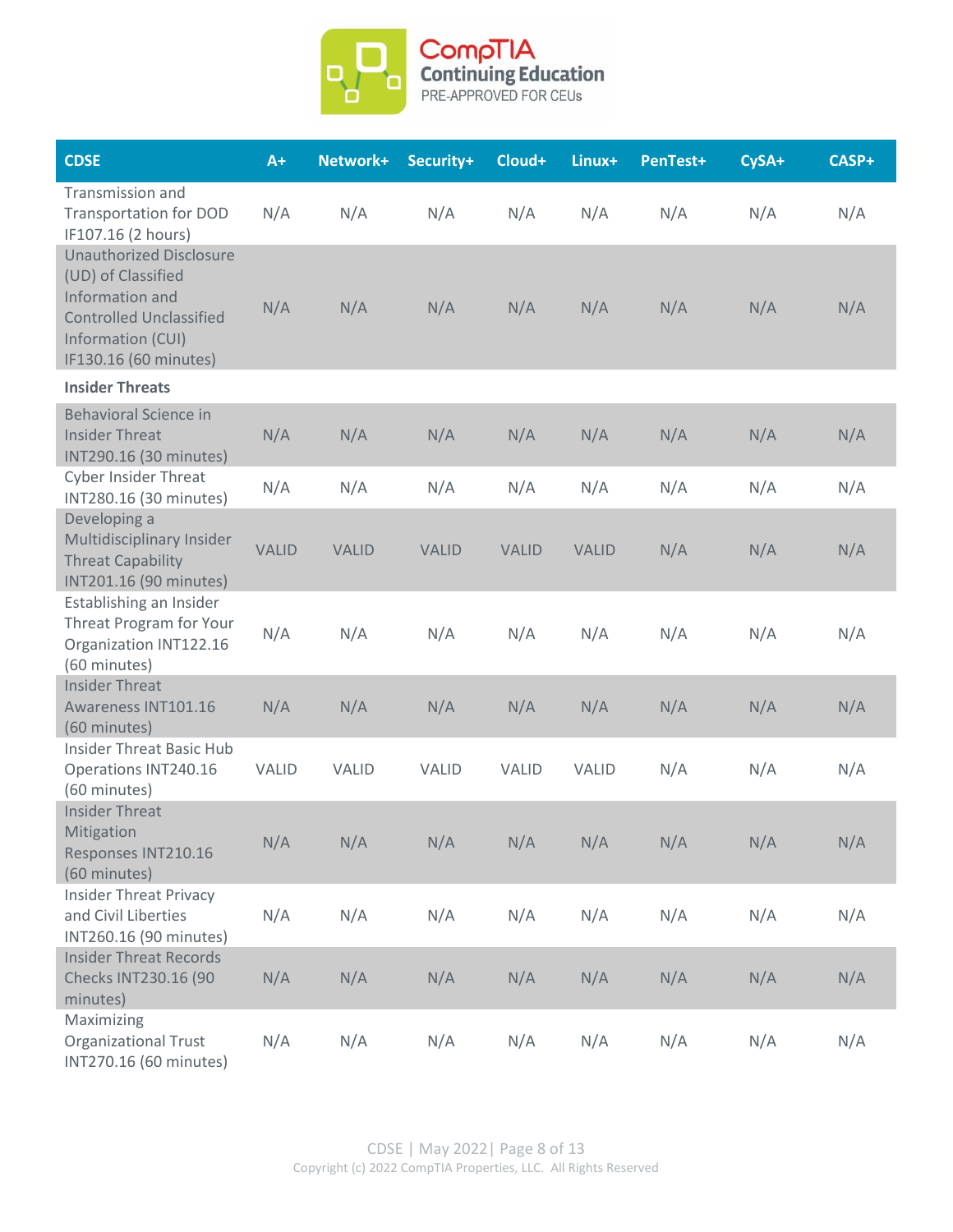

| <b>CDSE</b>                                                                                                         | $A+$         | Network+     | Security+    | Cloud+       | Linux+       | PenTest+ | CySA+ | CASP+ |
|---------------------------------------------------------------------------------------------------------------------|--------------|--------------|--------------|--------------|--------------|----------|-------|-------|
| Preserving Investigative<br>and Operational<br>Viability in Insider<br>Threat INT220.16 (60<br>minutes)             | N/A          | N/A          | N/A          | N/A          | N/A          | N/A      | N/A   | N/A   |
| <b>Operations Security</b>                                                                                          |              |              |              |              |              |          |       |       |
| <b>OPSEC Awareness for</b><br>Military Members, DoD<br><b>Employees and</b><br>Contractors GS130.16<br>(25 minutes) | N/A          | N/A          | N/A          | N/A          | N/A          | N/A      | N/A   | N/A   |
| <b>Personnel Security</b>                                                                                           |              |              |              |              |              |          |       |       |
| Introduction to DoD<br>HSPD-12 CAC<br>Credentialing PS112.16<br>(4 hours)                                           | N/A          | N/A          | N/A          | N/A          | N/A          | N/A      | N/A   | N/A   |
| <b>Introduction to National</b><br>Security Adjudication<br>PS001.18 (3.5 hours)                                    | <b>VALID</b> | <b>VALID</b> | <b>VALID</b> | <b>VALID</b> | <b>VALID</b> | N/A      | N/A   | N/A   |
| Introduction to<br><b>Suitability Adjudications</b><br>for the DoD PS010.16<br>$(2.5$ hours)                        | N/A          | N/A          | N/A          | N/A          | N/A          | N/A      | N/A   | N/A   |
| Introduction to<br><b>Personnel Security</b><br>PS113.6 (2 hours)                                                   | N/A          | N/A          | N/A          | N/A          | N/A          | N/A      | N/A   | N/A   |
| <b>Physical Security</b>                                                                                            |              |              |              |              |              |          |       |       |
| Antiterrorism Officer<br>(ATO) Level II GS109.16<br>(13 hours)                                                      | <b>VALID</b> | <b>VALID</b> | <b>VALID</b> | <b>VALID</b> | <b>VALID</b> | N/A      | N/A   | N/A   |
| <b>Electronic Security</b><br>Systems PY250.16 (1.5<br>hours)                                                       | <b>VALID</b> | <b>VALID</b> | <b>VALID</b> | <b>VALID</b> | <b>VALID</b> | N/A      | N/A   | N/A   |
| <b>Exterior Security</b><br>Lighting PY109.16 (1.25<br>hours)                                                       | N/A          | N/A          | N/A          | N/A          | N/A          | N/A      | N/A   | N/A   |
| <b>Introduction to Physical</b><br>Security PY011.16 (1<br>hour)                                                    | <b>VALID</b> | N/A          | N/A          | N/A          | N/A          | N/A      | N/A   | N/A   |
| Lock and Key Systems<br>PY104.16 (90 minutes)                                                                       | <b>VALID</b> | N/A          | N/A          | N/A          | N/A          | N/A      | N/A   | N/A   |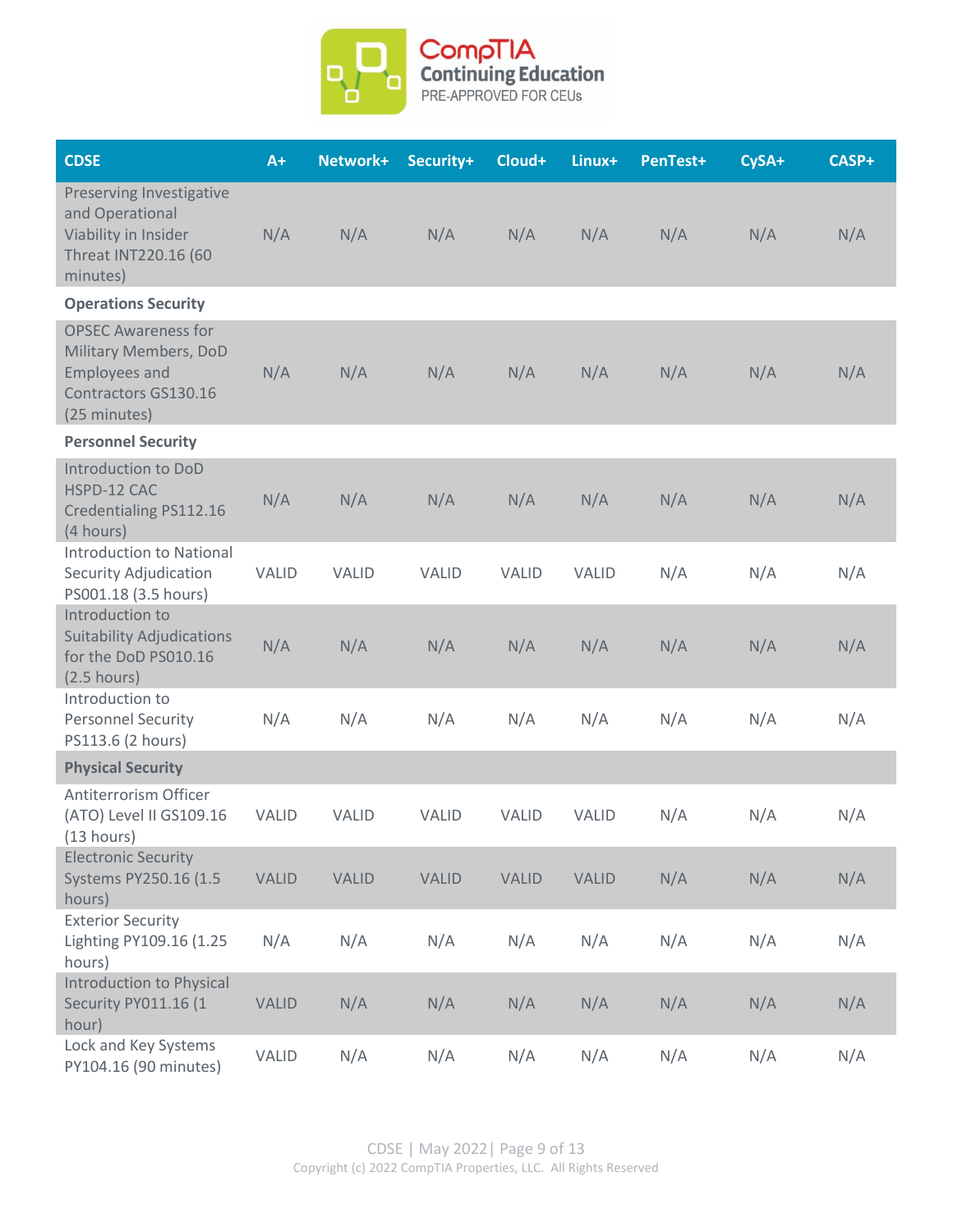

| <b>CDSE</b>                                                                                                                 | $A+$         | Network+     | Security+    | Cloud+       | Linux+       | PenTest+     | CySA+        | CASP+        |
|-----------------------------------------------------------------------------------------------------------------------------|--------------|--------------|--------------|--------------|--------------|--------------|--------------|--------------|
| <b>Physical Security</b><br><b>Measures PY103.16 (2)</b><br>hours)                                                          | <b>VALID</b> | <b>VALID</b> | <b>VALID</b> | <b>VALID</b> | <b>VALID</b> | N/A          | N/A          | N/A          |
| <b>Physical Security</b><br>Planning and<br>Implementation<br>PY106.16 (2 hours)                                            | <b>VALID</b> | <b>VALID</b> | <b>VALID</b> | <b>VALID</b> | <b>VALID</b> | N/A          | N/A          | N/A          |
| <b>Physical Security Virtual</b><br>Environment PY108.06<br>(3 hours)                                                       | <b>VALID</b> | <b>VALID</b> | <b>VALID</b> | <b>VALID</b> | <b>VALID</b> | N/A          | N/A          | N/A          |
| <b>Storage Containers and</b><br>Facilities PY105.16 (1<br>hour 15 minutes)                                                 | <b>VALID</b> | N/A          | N/A          | N/A          | N/A          | N/A          | N/A          | N/A          |
| <b>Special Access</b>                                                                                                       |              |              |              |              |              |              |              |              |
| <b>Special Access Programs</b><br>(SAP) Overview<br>SA001.16 (1.5 hours)                                                    | N/A          | N/A          | N/A          | N/A          | N/A          | N/A          | N/A          | N/A          |
| <b>Special Access Program</b><br>(SAP) Security Annual<br>Refresher SA002.06 (1.5<br>hours)                                 | N/A          | N/A          | N/A          | N/A          | N/A          | N/A          | N/A          | N/A          |
| <b>SCI Security Refresher</b><br>SCI100.16 (2 hours)                                                                        | N/A          | N/A          | N/A          | N/A          | N/A          | N/A          | N/A          | N/A          |
| ICD 705 Physical<br><b>Security Construction</b><br><b>Requirements for SAP</b><br>SA501.16                                 | N/A          | N/A          | N/A          | N/A          | N/A          | N/A          | N/A          | N/A          |
| <b>Curricula</b>                                                                                                            |              |              |              |              |              |              |              |              |
| <b>NISP Assessment and</b><br><b>Authorization (A&amp;A)</b><br>Program CS350.CU (5<br>hours)                               | <b>VALID</b> | <b>VALID</b> | <b>VALID</b> | <b>VALID</b> | <b>VALID</b> | <b>VALID</b> | <b>VALID</b> | <b>VALID</b> |
| <b>Risk Management</b><br>Framework (RMF)<br>CS100.CU (4.5 hours)                                                           | <b>VALID</b> | VALID        | VALID        | <b>VALID</b> | N/A          | N/A          | N/A          | N/A          |
| <b>Basic Industrial Security</b><br>for the Government<br><b>Security Specialist</b><br>Curriculum IS050.CU<br>(31.5 hours) | <b>VALID</b> | <b>VALID</b> | <b>VALID</b> | <b>VALID</b> | N/A          | N/A          | N/A          | N/A          |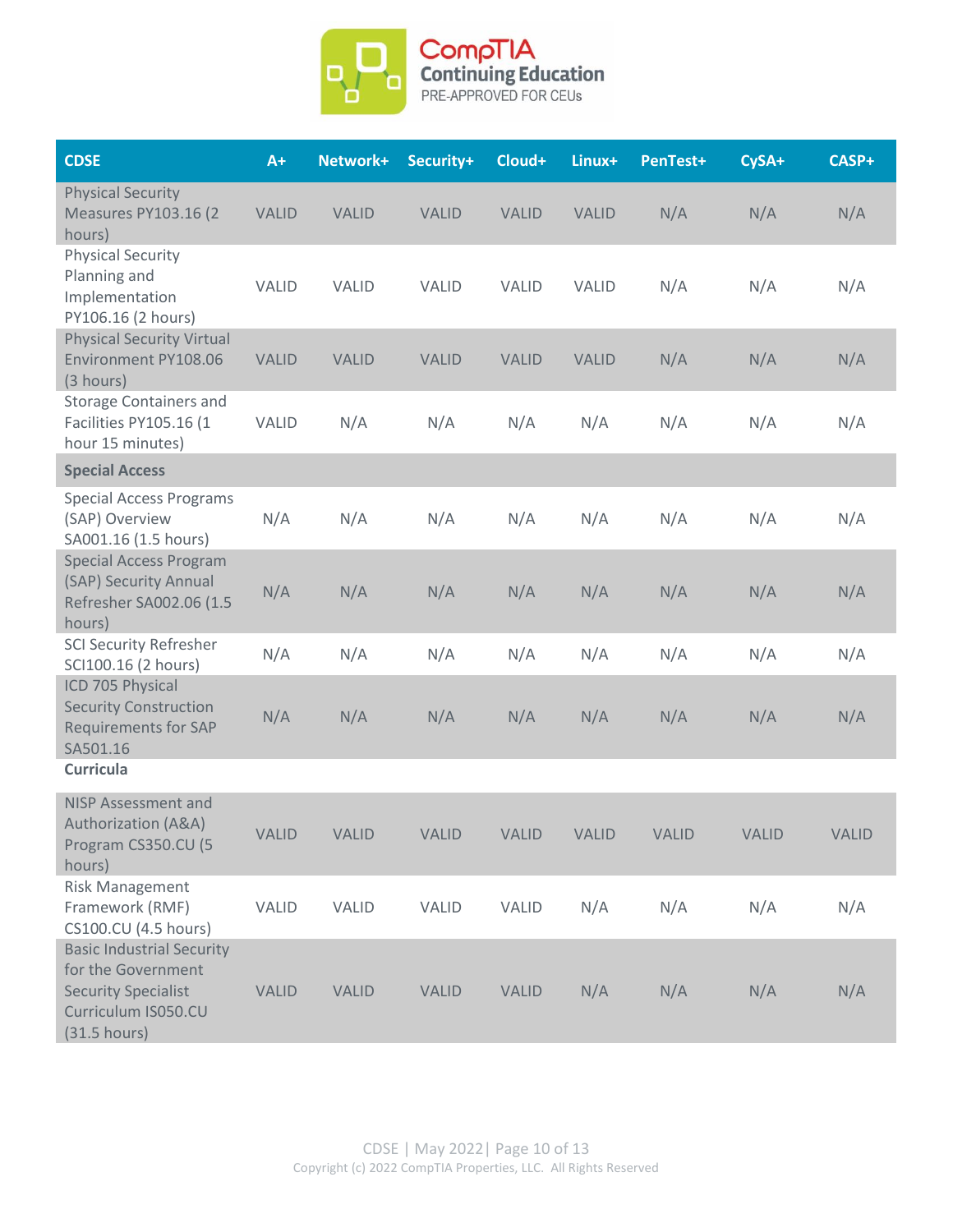

| <b>CDSE</b>                                                                                                                                                                  | $A+$         | Network+     | Security+    | Cloud+       | Linux+       | PenTest+     | CySA+        | CASP+        |
|------------------------------------------------------------------------------------------------------------------------------------------------------------------------------|--------------|--------------|--------------|--------------|--------------|--------------|--------------|--------------|
| FSO Orientation for<br>Non-Possessing<br>Facilities IS020.CU (30.5<br>hours)                                                                                                 | <b>VALID</b> | <b>VALID</b> | <b>VALID</b> | <b>VALID</b> | <b>VALID</b> | <b>VALID</b> | <b>VALID</b> | <b>VALID</b> |
| <b>FSO Program</b><br>Management for<br><b>Possessing Facilities</b><br>IS030.CU (42.5 hours)                                                                                | <b>VALID</b> | <b>VALID</b> | <b>VALID</b> | <b>VALID</b> | <b>VALID</b> | <b>VALID</b> | <b>VALID</b> | <b>VALID</b> |
| Industrial Security for<br>Non-Security<br><b>Government Personnel</b><br>IS230.CU (16 hours)                                                                                | <b>VALID</b> | <b>VALID</b> | <b>VALID</b> | <b>VALID</b> | <b>VALID</b> | N/A          | N/A          | N/A          |
| <b>Outside Director/Proxy</b><br><b>Holder Baseline Training</b><br>IS175.CU (7 hours)                                                                                       | <b>VALID</b> | <b>VALID</b> | <b>VALID</b> | <b>VALID</b> | <b>VALID</b> | N/A          | N/A          | N/A          |
| <b>Original Classification</b><br><b>Authority Curriculum</b><br>IF150.CU (9 hours)                                                                                          | <b>VALID</b> | N/A          | N/A          | N/A          | N/A          | N/A          | N/A          | N/A          |
| <b>Classroom</b>                                                                                                                                                             |              |              |              |              |              |              |              |              |
| Assessing Risk and<br><b>Applying Security</b><br>Controls to NISP<br>Systems CS301.01                                                                                       | <b>VALID</b> | <b>VALID</b> | <b>VALID</b> | <b>VALID</b> | <b>VALID</b> | N/A          | N/A          | N/A          |
| <b>Physical Security and</b><br><b>Asset Protection</b><br>PY201.01 (5 days)                                                                                                 | <b>VALID</b> | <b>VALID</b> | <b>VALID</b> | <b>VALID</b> | <b>VALID</b> | N/A          | N/A          | N/A          |
| Fundamentals of<br><b>National Security</b><br><b>Adjudication (formerly</b><br>known as DOD<br><b>Personnel Security</b><br>Adjudications) PS101.01<br>$(6.5 \text{ days})$ | N/A          | N/A          | N/A          | N/A          | N/A          | N/A          | N/A          | N/A          |
| <b>DoD Security Specialist</b><br>GS101.01 (52 hours)                                                                                                                        | <b>VALID</b> | <b>VALID</b> | <b>VALID</b> | <b>VALID</b> | <b>VALID</b> | N/A          | N/A          | N/A          |
| <b>Information Security</b><br>Management IF201.01<br>$(5$ Days)                                                                                                             | VALID        | VALID        | VALID        | <b>VALID</b> | <b>VALID</b> | N/A          | N/A          | N/A          |
| <b>Insider Threat Program</b><br>Management Personnel<br>Curriculum c (24.25<br>hours)                                                                                       | N/A          | N/A          | N/A          | N/A          | N/A          | N/A          | N/A          | N/A          |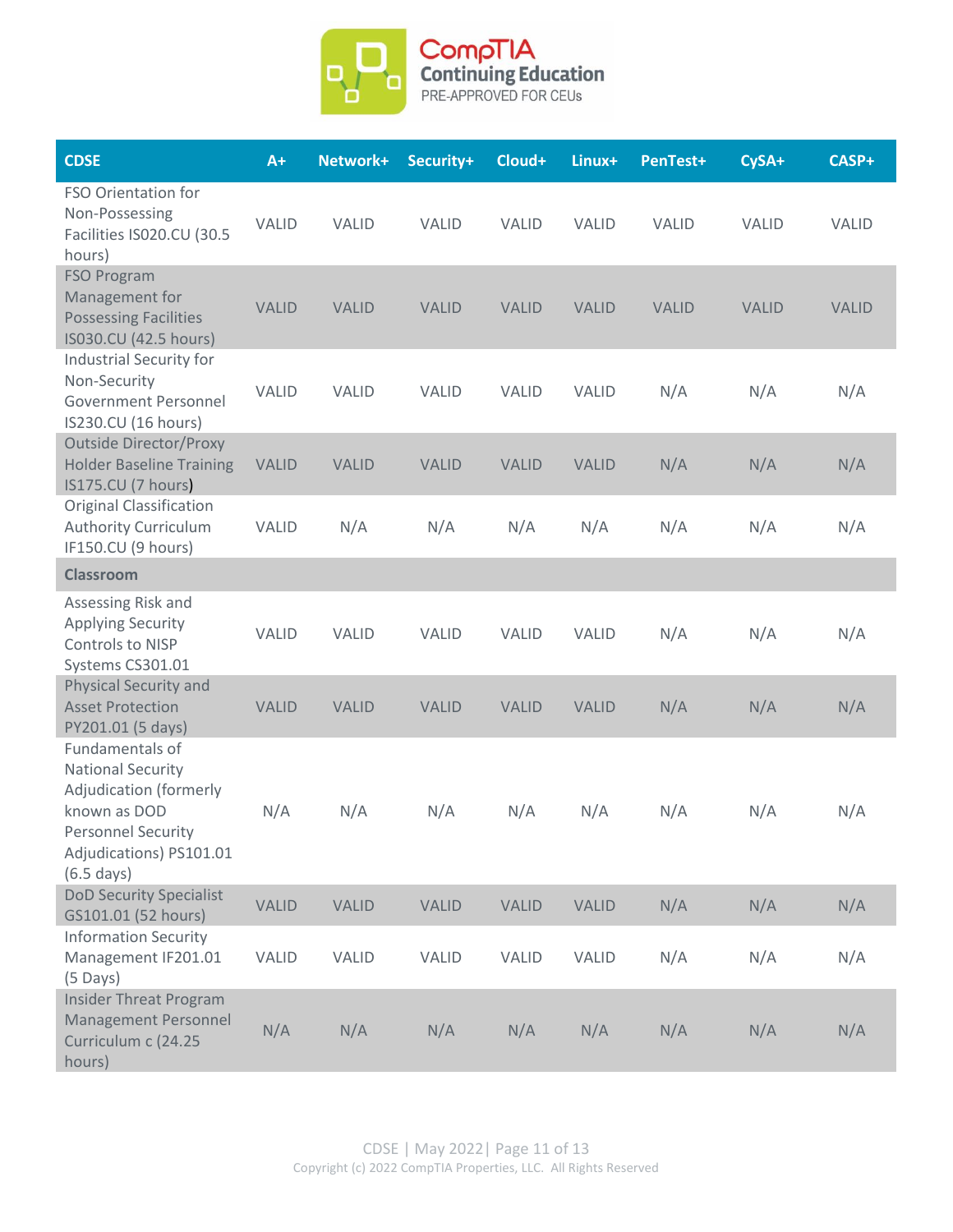

| <b>CDSE</b>                                                                                           | $A+$         | Network+     | Security+    | Cloud+       | Linux+       | PenTest+ | CySA+ | CASP+ |
|-------------------------------------------------------------------------------------------------------|--------------|--------------|--------------|--------------|--------------|----------|-------|-------|
| <b>Insider Threat Program</b><br><b>Operations Personnel</b><br>Curriculum INT311.CU<br>(22.75 hours) | N/A          | N/A          | N/A          | N/A          | N/A          | N/A      | N/A   | N/A   |
| Introduction to Special<br><b>Access Programs (SAPs)</b><br>SA101.01 (3.5 days)                       | <b>VALID</b> | <b>VALID</b> | <b>VALID</b> | <b>VALID</b> | <b>VALID</b> | N/A      | N/A   | N/A   |
| <b>SAP Mid-Level Security</b><br>Management SA201.01<br>$(4.5 \text{ days})$                          | <b>VALID</b> | <b>VALID</b> | <b>VALID</b> | <b>VALID</b> | <b>VALID</b> | N/A      | N/A   | N/A   |
| <b>Orientation to SAP</b><br><b>Security Compliance</b><br>Inspections SA210.01 (2<br>days)           | <b>VALID</b> | <b>VALID</b> | <b>VALID</b> | <b>VALID</b> | <b>VALID</b> | N/A      | N/A   | N/A   |
| <b>SAP Security Awareness</b><br>Seminar SA110.01 (8<br>hours)                                        | <b>VALID</b> | <b>VALID</b> | N/A          | <b>VALID</b> | <b>VALID</b> | N/A      | N/A   | N/A   |
| <b>DAU Courses</b>                                                                                    |              |              |              |              |              |          |       |       |
| Contracting for the Rest<br>of Us DAU-CLC011.16 (2<br>hours)                                          | N/A          | N/A          | N/A          | N/A          | N/A          | N/A      | N/A   | N/A   |
| <b>Counterfeit Prevention</b><br><b>Awareness DAU-CLL062</b><br>(1 hour)                              | N/A          | N/A          | N/A          | N/A          | N/A          | N/A      | N/A   | N/A   |
| Cybersecurity<br>Throughout DOD<br><b>Acquisition DAU-CLE074</b><br>(5 hours)                         | N/A          | N/A          | N/A          | N/A          | N/A          | N/A      | N/A   | N/A   |
| <b>DOD Supply Chain</b><br><b>Fundamentals DAU-</b><br>CLL037.16 (4 hours)                            | N/A          | N/A          | N/A          | N/A          | N/A          | N/A      | N/A   | N/A   |
| <b>Intelligence Community</b><br><b>Acquisitions DAU-</b><br>CLM060.16 (3 hours)                      | N/A          | N/A          | N/A          | N/A          | N/A          | N/A      | N/A   | N/A   |
| Life Cycle Logistics for<br>the Rest of Us DAU-<br>CLL004.16 (3 hours)                                | N/A          | N/A          | N/A          | N/A          | N/A          | N/A      | N/A   | N/A   |
| Program Manager<br>Introduction to Anti-<br>Tamper DAU-CLE022 (3<br>hours)                            | N/A          | N/A          | N/A          | N/A          | N/A          | N/A      | N/A   | N/A   |